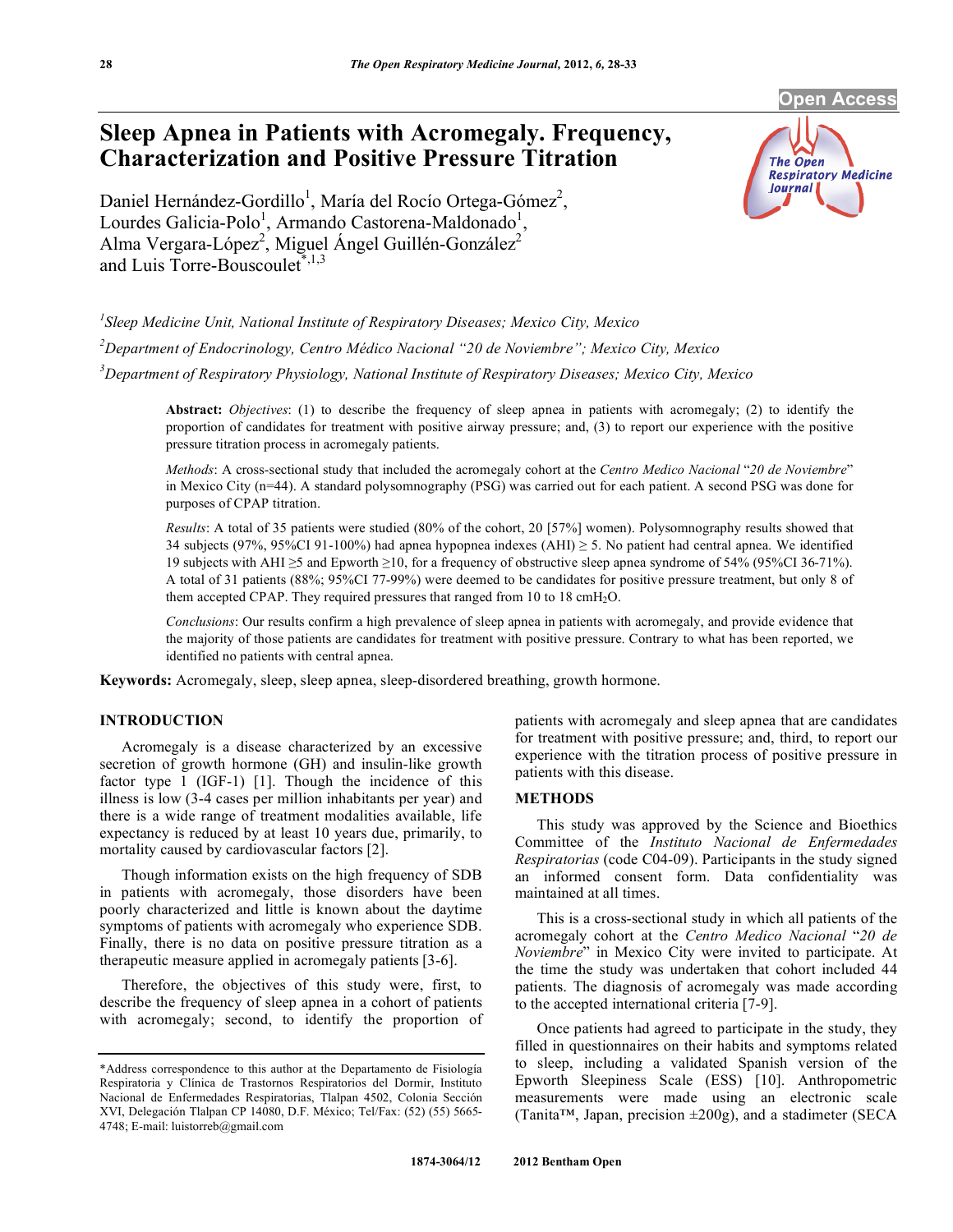240<sup>™</sup>, Hamburg, Germany, precision  $±0.2$ cm). Body mass index (BMI) was obtained through the following formula:  $BMI = (weight/high<sup>2</sup>)$ . Neck circumference was measured at the level of the cricoid cartilage using a non-extendible, polycarbonate tape measure. Blood pressure was measured using a mercury manometer after patients had remained at rest for 5 minutes. All measurements were made by a single researcher (DHG).

 The polysomnography studies were conducted using a 16-channel Grass Instrument (model 15LT-PSGA, Gamma 4.1 version, West Warwick, Rhode Island, USA), or a 32 channel Alice Sleepware device (version 5, model 1018958, Respironics brand, Murrysville, Pennsylvania, USA). All studies were conducted in accordance with the American Academy of Sleep Medicine's recommendations (AASM, 2007) [11]. The montage utilized included electroencephalography derivations: frontal, central and right occipital (F4-M1, C4-M1, O2-M1), left and right electrooculograms (EOG), electromyograms (EMG) of the chin, EMGs of the tibialis anterior muscle to detect leg movements, and electrocardiogram channel obtained through a unipolar derivation. Airflow was measured simultaneously using an oronasal thermistor and a pressure transducer<br>(Respironics Sleep Sense<sup>TM</sup> brand, Murrysville, (Respironics Sleep Sense™ brand, Murrysville, Pennsylvania, USA), while respiratory movements of the thorax and abdomen were determined through inductance plethysmography (Respiband™; New York, USA, or bands, Pro tech™, Murrysville, Pennsylvania, USA). The state of oxygenation was measured by pulse oximetry (Massimo™ set Irvine, USA). The studies were assessed in 30-second epochs in order to identify sleep stages in accordance with the guidelines established by the AASM (2007) [11]. Apnea was considered to be obstructive when a decline in the thermal sensor's peak  $\geq 90\%$  from baseline for at least 10 seconds was observed, together with the presence of continuous or augmented respiratory movement throughout the event. Central apnea, meanwhile, was defined as a decline in the peak of the thermal sensor  $\geq 90\%$  from baseline for at least 10 seconds with an absence of respiratory movement during the entire event. Mixed apnea was diagnosed by a decline in the peak of the thermal sensor  $\geq$ 90% from baseline for at least 10 seconds associated with an absence of inspiratory effort at the initial part of the event, followed by the resumption of that effort during the second part of the event. Hypopnea was identified on the basis of a reduction  $\geq 30\%$  in the signal from the pressure cannula with respect to baseline for a duration of at least 10 seconds, associated with desaturation  $\geq 4\%$  and when at least 90% of the time of the event satisfied the reduction criteria for the pressure signal.

 Patients with severe apnea (apnea hypopnea index, AHI >30), as well as those with AHI between 5 and 30 with Epworth  $\geq 10$  points, and patients with AHI between 5 and 30 with Epworth below 10 points and high cardiovascular risk were judged to be candidates for CPAP treatment [12].

#### **Statistical Analysis**

 Most of the variables showed asymmetrical distributions; therefore, data are presented as medians, interquartile intervals (IQI) and minimum and maximum values. The categorical variables were described as frequencies and

percentages using 95% confidence intervals (95%CI). Associations were explored using Spearman's coefficient correlation, while group comparisons were carried out –as appropriate– using the Wilcoxon Rank-Sum Test or the  $X^2$ . Data analysis was conducted using a commercially available statistical package (Stata, release 9.2, StataCorp, College Station, TX, USA).

# **RESULTS**

 The original cohort consisted of 44 patients, but 9 declined to participate. Thus, 35 patients were studied (response rate 80%). No differences were found in age, gender, ESS or IGF-1 between responders (n=35) *vs* nonresponders (n=9). Of these individuals, 20 were women (57%) and 15 were men (43%). Table **1** shows their general characteristics.

#### **Table 1. General Characteristics of the Patients**

| Parameter                                                                                | Value                                                                                                                  |  |  |  |  |
|------------------------------------------------------------------------------------------|------------------------------------------------------------------------------------------------------------------------|--|--|--|--|
| Age (years) $*$                                                                          | $51(39-63)13-85$                                                                                                       |  |  |  |  |
| Age at diagnosis (years)*                                                                | $47(35-52)(13-71)$                                                                                                     |  |  |  |  |
| Weight (Kg)                                                                              | $75(68-88)49-137$                                                                                                      |  |  |  |  |
| Height $(m)^*$                                                                           | $1.62$ $(1.56 - 1.70)$ $1.43 - 1.82$                                                                                   |  |  |  |  |
| BMI $(Kg·m-2)*$                                                                          | $29(26-33)22-46$                                                                                                       |  |  |  |  |
| $NC$ (cm) $*$                                                                            | $38(35-40)32-50$                                                                                                       |  |  |  |  |
| Years since diagnosis of acromegaly*                                                     | $4(3-10)0-30$                                                                                                          |  |  |  |  |
| Patients subjected to surgery <sup>a</sup> n $(\%)$                                      | 28 (80)                                                                                                                |  |  |  |  |
| Patients subjected to radiation therapy $n$ (%)                                          | 14(40)                                                                                                                 |  |  |  |  |
| Months receiving octreotide*                                                             | $30(20-36)3-62$                                                                                                        |  |  |  |  |
| Controlled patients n (%)                                                                | 28 (80)                                                                                                                |  |  |  |  |
| Uncontrolled patients $n$ (%)                                                            | 7(20)                                                                                                                  |  |  |  |  |
| <b>Sleep-Related Symptoms</b>                                                            |                                                                                                                        |  |  |  |  |
| Patients with snoring n (%)                                                              | 31 (91)                                                                                                                |  |  |  |  |
| Patients with insomnia n (%)                                                             | 26(76)                                                                                                                 |  |  |  |  |
| Patients with observed apneas $n$ (%)                                                    | 10(30)                                                                                                                 |  |  |  |  |
| Hypertension <sup>b</sup> n $(\%)$                                                       | 20(59)                                                                                                                 |  |  |  |  |
| Mallampati score*                                                                        | $2(2-3)1-4$                                                                                                            |  |  |  |  |
| Tonsillar grade <sup>c</sup> *                                                           | $1(1-2)0-3$                                                                                                            |  |  |  |  |
| Daytime SpO <sub>2</sub> %*                                                              | $93(92 - 95)86 - 96$                                                                                                   |  |  |  |  |
| Epworth Scale score*                                                                     | $10(6-15)2-24$                                                                                                         |  |  |  |  |
| Epworth $\geq 10$ n (%)<br>$DML$ hade moss index $MC$ in<br>سندحاء<br>$f_{\alpha\alpha}$ | 20(59)<br>turation bu<br>$\mathcal{C}_{\mathbf{m}} \cap \mathcal{D}'$ and $\mathcal{C}_{\mathbf{m}}$<br>$\overline{1}$ |  |  |  |  |

BMI: body mass index, NC: neck circumference, SpO<sub>2</sub>%: oxygen saturation by pu oxymetry.

\*Mean (interquartile Interval) min. – max.

a Surgery to resect the pituitary adenoma.

<sup>b</sup>Medical diagnosis of hypertension; or on antihypertensive treatment; or blood pressure greater than 140/90 mmHg.

<sup>c</sup>Grade 0: tonsillectomy; grade 1: tonsils were in the tonsillar fossa; grade 2: tonsils were visible behind the anterior pillars; grade 3: tonsils extended three-quarters of the way to the midline; grade 4: tonsils were completely obstructing the airway [25].

 Table **2** shows the results of the polysomnography studies. In order for a test to be considered adequate for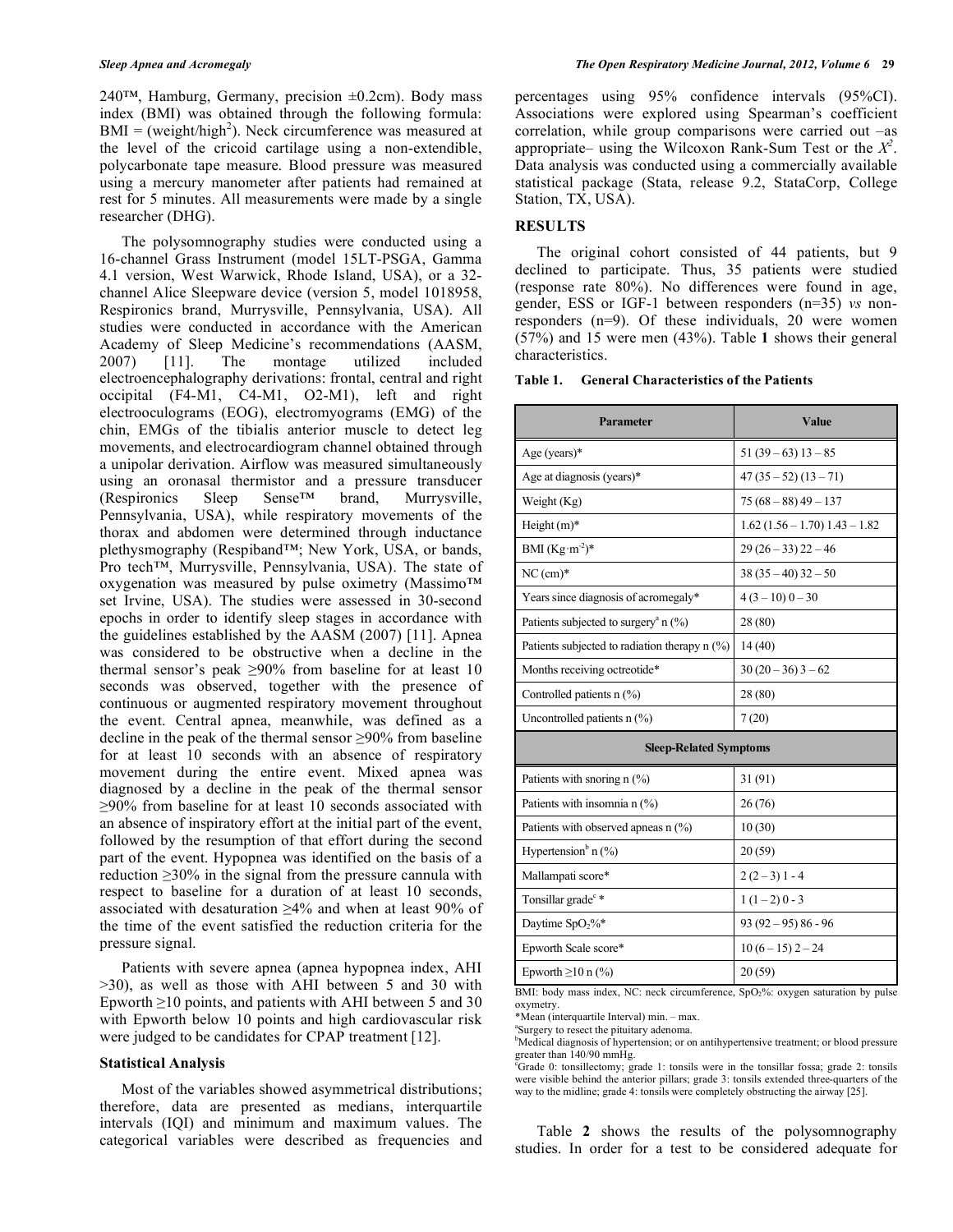interpretation, sleep efficiency had to reach at least the level of 80%. One patient was studied on two occasions because on the first sleep efficiency was below 80%. Sleep efficiency for the group as a whole showed a mean of 87% (IQI 82-92). In the majority of patients (97%; 95%CI 91-100), tests revealed an AHI considered "abnormal" ( $\geq$ 5 events/hour), and in 60% of patients, AHI was above the cutoff point for "severity"  $(\geq 30$  events/hour). Nineteen patients  $(54\%,$ 95%CI 36-71%) satisfied the usual criteria of obstructive sleep apnea syndrome  $(AHI \geq 5$  events/hour with and Epworth score  $\geq 10$ ). Alterations of sleep architecture were documented: the mean for slow-wave sleep was 16% (IQI 10-21), while that of REM sleep (R sleep) was 15% (IQI 13- 18), with an average of 30 alerts per hour of sleep. Upon comparing men and women, no significant differences were found in the frequency of apnea, the severity of the disease, the need for treatment, the Epworth Sleepiness Scale, or any of the other variables evaluated (Table **3**).

| Parameter                                            | Value                       |  |  |  |
|------------------------------------------------------|-----------------------------|--|--|--|
| Sleep efficiency $(\%)^*$                            | $87(82 - 92)56 - 98$        |  |  |  |
| Latency to 1 <sup>st</sup> stage of sleep (minutes)* | $16(12-21)0 - 59$           |  |  |  |
| Latency to REM (minutes)*                            | $89(74 - 128)50 - 339$      |  |  |  |
| $N1(%)$ *                                            | $14(12-19)$ 3.2 - 52        |  |  |  |
| $N2 (%)$ *                                           | $51(46-58)37-71$            |  |  |  |
| $N3 (%)^*$                                           | $16(10-21)0.6 - 31$         |  |  |  |
| NREM $(%)^*$                                         | $85(82-88)$ 72 - 92         |  |  |  |
| REM $(%)^*$                                          | $15(13-18)9 - 27$           |  |  |  |
| Index of arousals*                                   | $30(23-42)$ 8 - 82          |  |  |  |
| Index of respiratory arousals*                       | $16(5-26)0-66$              |  |  |  |
| Central apneas*                                      | $1(0-5)0-97$                |  |  |  |
| Mixed apneas*                                        | $0.2(0-2.4)0-60$            |  |  |  |
| Obstructive apneas*                                  | $54(9 - 146)$ 1 - 637       |  |  |  |
| Hypopneas*                                           | $169(82 - 219)0 - 327$      |  |  |  |
| Central apnea index (events/hr)*                     | $0.1$ (0- 0.7) $0.1 - 14.2$ |  |  |  |
| Obstructive apnea index (events/hr)*                 | $9(1.3-20)0.1-84$           |  |  |  |
| AHI (events/hr)*                                     | $34(22-57)$ 3.3 - 108       |  |  |  |
| AHI $\leq 5$ n $(\% )$                               | 1(3)                        |  |  |  |
| AHI $\ge$ 5 and <15, n (%)                           | 7(20)                       |  |  |  |
| AHI $\geq$ 15 and <30, n (%)                         | 6(17)                       |  |  |  |
| AHI ≥30, n (%)                                       | 21 (60)                     |  |  |  |
| SpO <sub>2</sub> while laying awake*                 | $93(90-94)82-96$            |  |  |  |
| Average $SpO2$ during sleep*                         | $90(87-92)62-95$            |  |  |  |
| $REM SpO2*$                                          | $89(86-92)56-95$            |  |  |  |
| NREM $SpO_2^*$                                       | $90(87-92)67-95$            |  |  |  |
| AHI $\geq$ 5 and Epworth $\geq$ 10, n (%)            | 19 (54)                     |  |  |  |

**Table 2. Results of Polysomnography Studies** 

REM: rapid eye-movement sleep, NREM: non-rapid eye-movement sleep, AHI: apneahypopnea index, SpO<sub>2</sub>: percentage of saturation by pulse oxymetry.

\*Mean (interquartile interval) min. – max.

 Seven patients had "uncontrolled" acromegaly, though IGF-1 levels were not found to be associated with either the AHI or central apneas. The correlation between the IGF-1 levels and the index of central apneas was not significant (p = 0.98), nor did we find any difference between the controlled (n=28) *versus* the uncontrolled patients (n=7) with respect to sleep architecture or respiratory indexes.

 All patients received octreotide for at least 3 months from the onset of treatment. The study did not demonstrate any associations between the duration of treatment and the severity of the apnea  $(r_s= 0.13)$ , or between the degree of sleepiness and the activity of the acromegaly ( $r_s = 0.15$ ) or the number of years since diagnosis  $(r_s = -0.11)$ , or between AHI and the Epworth Scale  $(r_s = 0.03)$ . A weak association between AHI and body mass index was found  $(r_s = 0.35, p=$ 0.03), but no association with neck circumference  $(r_s = 0.16$ , p=0.37) was documented. We also compared patients according to excessive daytime sleepiness (ESS  $\geq$ 10 *vs* ESS <10) but found no significant differences in age, BMI, IGF-1, months of treatment with octreotide, or years since diagnosis.

 Of the 35 patients studied, 31 were considered candidates for CPAP treatment (88%, 95%CI 77-99%). Those patients were classified as follows: (a) 9 (26%) with AHI  $\geq 30$ events/hour; (b) 19 (54%) with AHI between 5 and 30 events/hour and Epworth  $\geq 10$ ; and, (c) 3 (8%) with AHI between 5 and 30 events/hour with Epworth <10 and systemic arterial hypertension.

 The 31 patients judged to be candidates for treatment with positive pressure were invited to undergo a second polysomnograph for pressure titration, but only 8 of them (26%) agreed to undergo the test. These results are shown in Table **4**. Three of these patients were titrated using both the CPAP and bi-level methods (patients 1, 2 and 6), but the latter showed no advantages over CPAP in terms of sleep architecture, residual AHI, tolerance, or gas exchange. One patient did not tolerate CPAP. Optimal CPAP pressures ranged from 12 to 18  $cmH<sub>2</sub>O$ .

#### **DISCUSSION**

 The principal results of this study are as follows: (1) almost all patients (97%) presented abnormal AHI; (2) just over half of the patients (54%) had AHI  $\geq$ 5 and Epworth  $\geq$ 10; (3) 88% of patients were candidates for CPAP treatment; (4) contrary to reports by other authors, we did not identify patients with central apnea in our cohort; and, (5) CPAP treatment seems to be efficient in most patients with acromegaly; while the bi-level method does not appear to have advantages over CPAP.

 The prevalence reported for sleep apnea in patients with acromegaly varies from 19 to 81%, depending on the methods and diagnosis criteria used [13]. Given that these figures differ from the prevalence of sleep apnea in the general population –2% and 4% for women and men, respectively–[14,15] it is suggested that acromegaly is a risk factor for the development of sleep apnea. In this study, the diagnostic method utilized was nocturnal polysomnography, which allowed researchers to identify (according to current staging standards), that 97% of patients with acromegaly have abnormal AHI, and that the prevalence of obstructive sleep apnea syndrome –defined as  $AHI \geq 5$  events/hour and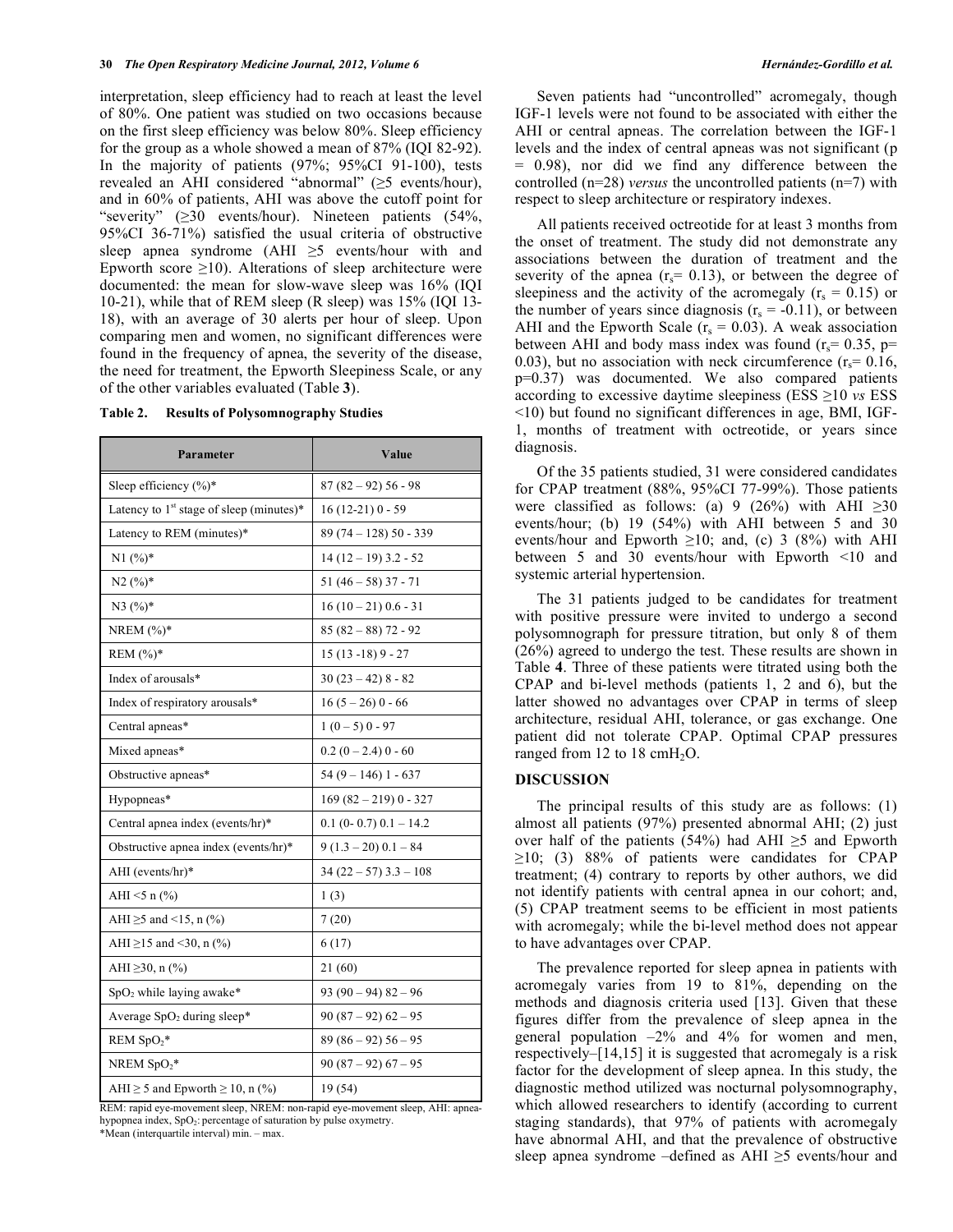# **Table 3. Comparison of Polysomnographic Findings Between Men and Women**

| Parameter                       | Women $(n=20)$            | Men $(n=15)$           | $p$ Value |  |  |
|---------------------------------|---------------------------|------------------------|-----------|--|--|
| AHI <5 $n\frac{6}{6}$           | $\boldsymbol{0}$          | 1(7)                   | 0.24      |  |  |
| AHI $\geq$ 5 n(%)               | 20(100)                   | 14 (93)                | 0.25      |  |  |
| AHI $\geq$ 5 y <15, n(%)        | 3(15)                     | 4(27)                  | 0.39      |  |  |
| AHI $\geq$ 15 y <30, n(%)       | 4(20)                     | 2(13)                  | 0.60      |  |  |
| AHI $\geq$ 30, n(%)             | 13(65)                    | 8(53)                  | 0.48      |  |  |
| Habitual snorer, $n\frac{6}{6}$ | 20(100)                   | 12(80)                 | 0.03      |  |  |
| Candidate for CPAP, n(%)        | 19(95)                    | 12(80)                 | 0.16      |  |  |
| Epworth score*                  | $10(6-18)$ 2 - 22         | $10(7 - 12)$ 2 - 24    | 0.54      |  |  |
| Sleep Efficiency (%)*           | $86(79-91)62 - 95$        | $88(84-92)57-98$       | 0.30      |  |  |
| Latency to $1st$ stage (min)*   | $18(11-25)$ 4 - 59        | $16(12-19)0-25$        | 0.31      |  |  |
| Latency to REM (min)*           | $89(84 - 128)52 - 339$    | $76(67 - 128)50 - 249$ | 0.30      |  |  |
| Stage $1 \frac{(\%)^*}{)}$      | $15(12-17)5-28$           | $13(11-25)$ 3 - 52     | 0.94      |  |  |
| Stage $2(%)^*$                  | $54(46-59)37 - 71$        | 48 (47 – 56) 39 - 58   | 0.32      |  |  |
| Stage $3(%)^*$                  | $16(10-19)8-31$           | $16(13-23)1-26$        | 0.66      |  |  |
| REM $(%)^*$                     | $15(13-19)9-22$           | $15(13 - 18)9 - 27$    | 0.84      |  |  |
| Index of arousals*              | $30(24-38)8-82$           | $30(16-59)8-70$        | 0.86      |  |  |
| Index of respiratory arousals * | $16(5-22)0-63$            | $11(5-53)0-67$         | 0.52      |  |  |
| AHI (events/hour)*              | $33.4(29 - 54.5)11 - 108$ | $39.4(12-76)3.3-87.5$  | 0.96      |  |  |
| Daytime $SpO_2^*$               | $94(92 - 95)86 - 96$      | $93(92 - 95)88 - 96$   | 0.53      |  |  |
| $SpO2$ while laying awake*      | $92(89-94)82-95$          | $93(90-94)90-96$       | 0.37      |  |  |
| Average $SpO2$ during sleep*    | $90(86-92)62-95$          | $90(87-93)$ 70 - 95    | 0.89      |  |  |
| REM $SpO_2^*$                   | $89(86-91)56-95$          | $89(84-93)63-95$       | 0.83      |  |  |
| NREM $SpO_2*$                   | $90(86-92)69 - 95$        | $90(88-93)$ 75 - 94    | 0.97      |  |  |

AHI: apnea-hypopnea index, CPAP: continuous positive airway pressure, REM: rapid eye-movement sleep, NREM: non-rapid eye-movement sleep, SpO2: percentage of saturation by pulse oxymetry. \*Mean (Interquartile interval) min. – max.

# **Table 4. Patients Titrated with CPAP**

| Patient        | Gender       | Age | BMI | Epworth<br><b>Scale Score</b> | Average $SpO2$<br><b>During Sleep</b> | AHI | <b>CPAP Pressure</b><br>$\text{cmH}_2\text{O}$ | <b>Residual AHI</b><br>with CPAP | Average $SpO2$<br>with CPAP | Supplementary<br>Oxygen |
|----------------|--------------|-----|-----|-------------------------------|---------------------------------------|-----|------------------------------------------------|----------------------------------|-----------------------------|-------------------------|
|                | F            | 53  | 30  | 6                             | 69                                    | 108 | 16                                             | $\mathbf{0}$                     | 84                          | Yes                     |
| $\overline{2}$ | M            | 38  | 46  | 15                            | 70                                    | 70  | 18                                             |                                  | 94                          | No                      |
| 3              | M            | 64  | 27  | 12                            | 87                                    | 70  | Did not tolerate                               |                                  | 87                          | Yes                     |
| $\overline{4}$ | F            | 34  | 25  | 15                            | 91                                    | 28  | 14                                             | 3                                | 91                          | No                      |
| 5              | F            | 37  | 23  | 20                            | 91                                    | 40  | 10                                             |                                  | 95                          | No                      |
| 6              | M            | 68  | 27  | 11                            | 90                                    | 27  | 12                                             | 9                                | 92                          | No                      |
| $\tau$         | $\mathbf{F}$ | 43  | 30  | 16                            | 92                                    | 51  | 11                                             |                                  | 93                          | No                      |
| 8              | F            | 50  | 42  | 10                            | 86                                    | 54  | 12                                             | $\mathbf{0}$                     | 91                          | No                      |

F: Female. M: Male. BMI: body mass index in Kg·m<sup>-2</sup>. SpO<sub>2</sub>: percentage of saturation by pulse oxymetry. AHI: total apnea hypopnea index.

Epworth  $\geq$ 10– was 54%. To the best of our knowledge, this is the first report on the frequency of sleep apnea in patients with acromegaly to utilize the current scoring rules and recommendations, published by the American Academy of Sleep Medicine in 2007 [11].

Though we cannot affirm that an AHI  $\geq$ 5 in patients with acromegaly is equally deleterious as in patients who do not suffer from this disease, intuitively we could consider that the high cardiovascular risk seen in patients with acromegaly might be due, at least in part, to their high frequency of sleep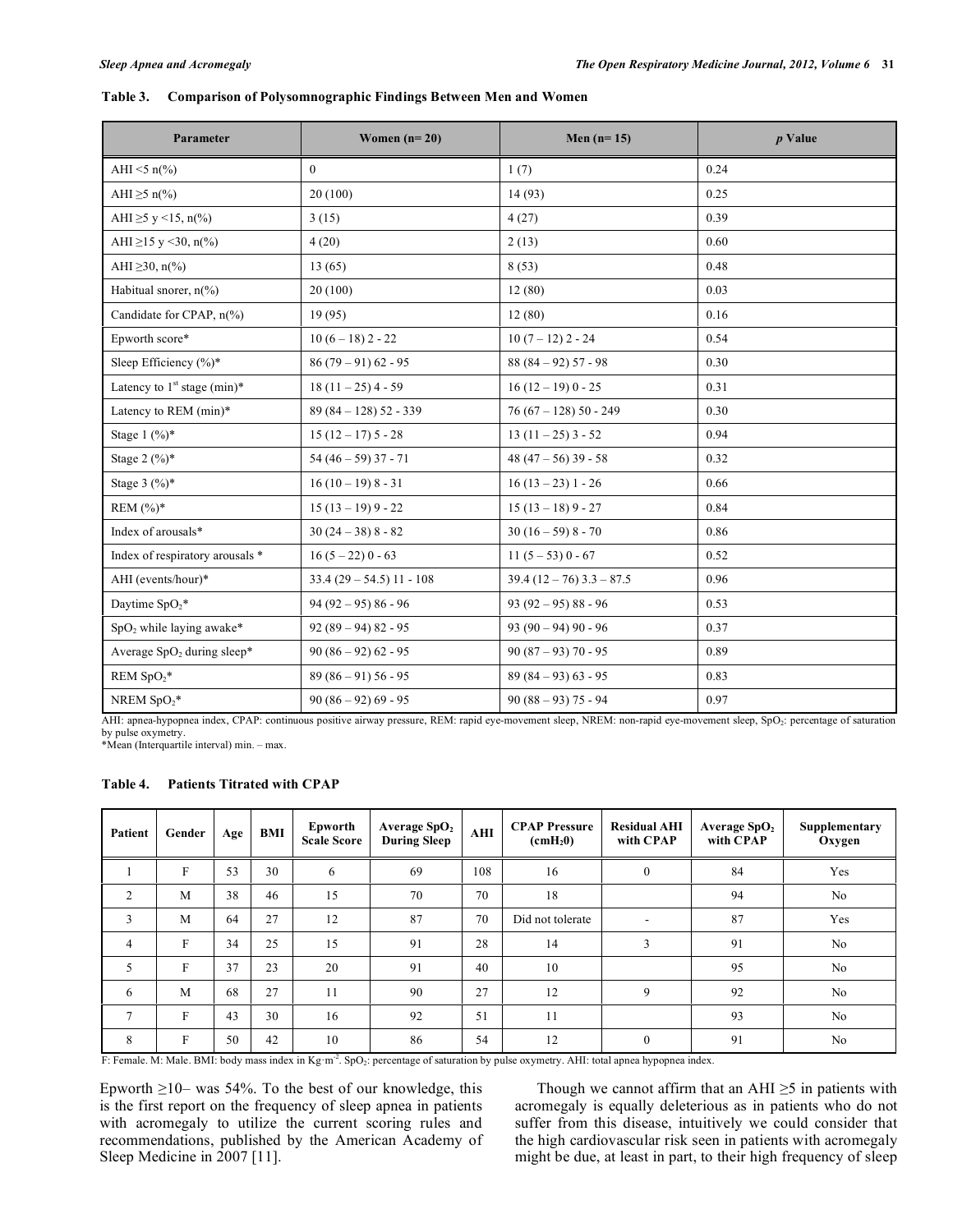apnea. Sleep apnea is considered an independent risk factor of cardiovascular morbidity; nonetheless, the mechanisms underlying this association are not well known [16-19]. There is evidence to suggest that the hypoxemiareoxygenation phenomenon induces an *"oxidative"* state that has harmful consequences for endothelial functioning and the atherogenic process, in addition to inducing a systemic inflammatory condition. Other mechanisms that cause cardiovascular damage include high sympathetic activation, changes in intrathoracic pressure and the hypo-hypercapnia phenomenon [19]. The participation of these mechanisms in the development of cardiovascular diseases in patients with acromegaly remains to be clarified.

 Another significant finding documented by this study is that 54% of patients suffer from obstructive sleep apnea syndrome (AHI  $\geq$ 5 and Epworth  $\geq$ 10). Clearly, all those patients are candidates for treatment. Upon adding other groups who meet the criteria for receiving treatment, it was possible to determine that 88% are candidates for CPAP, but additional studies are needed to evaluate the effect of CPAP on cardiovascular morbidity and mortality in patients with acromegaly. Another additional salient point to explore is whether the craniofacial abnormalities of such patients negatively affect long-term adherence to CPAP.

 Other factors not associated with the craniofacial abnormalities may potentially explain the high frequency of sleep apnea observed in patients with acromegaly. For example, chronic exposure to high altitudes in untreated patients with obstructive sleep apnea aggravates hypoxemia and increases sleep-related breathing disturbances due to frequent central apneas/hypopneas [20]. This factor could lead to an overestimate of the prevalence of sleep apnea in our cohort, given that Mexico City is at 2240 meters above sea level. However, as shown in Table **2**, the AHI observed in our patients were due mainly to obstructive, not central, disturbances; moreover, they were acclimatized residents of Mexico City and previous data from our group (n=23) demonstrated that, in healthy people living at that altitude, the median of AHI was 3.3 events/hr and sleep architecture was similar to that described in other studies carried out at sea level [21]. Therefore, we do not believe that altitude is a significant element in the high frequency of sleep apnea observed in patients with acromegaly. Another potential confounder is obesity; however, only a weak association between AHI and body mass index was found, and no association with neck circumference was recognized; suggesting that the high frequency of sleep apnea observed in our patients could be predominantly a consequence of their craniofacial abnormalities, and not of obesity as is seen in the general population [22].

 Previous studies have established an association between the number of central apneas and the activity of this disease (IGF-1 levels). However, we did not encounter this association in our patients, and in no case was the presence of central apneas above 50% of total AHI. Treatment with octreotide may explain this finding, as all patients had been taking that medication for at least 3 months, and earlier research has shown that this therapy reduces the severity of the illness, at the cost of diminishing the number of central apneas [23].

were being treated with octreotide, which impedes us from speculating on the frequency of sleep apnea in patients who are virgins in terms of treatment. Second, we were unable to include control subjects matched for age and BMI, a fact that impedes any affirmation as to whether those potential confounders may be contributing to the high frequency of sleep apnea in patients with acromegaly. Third, the response rate to CPAP titration was low (25%), a fact that limits the external validity of the data obtained from the titration process using positive pressure; however, though we were unable to determine why so few patients accepted CPAP, we believe that factors other than medical reasons are involved; for instance, economic conditions had some effect because patients' had to purchase the CPAP device (it could not be provided by the study, nor is it covered by Mexico's national health system). Also, several patients were unwilling to undergo CPAP titration because they had many medical appointments in different hospitals. Nonetheless, our study did have the second-largest series in terms of the number of patients studied using the reference standards and following the current guidelines for staging. Moreover, it is the first report to explore the CPAP titration process in patients with acromegaly.

 In conclusion, there is a high frequency of sleep apnea in patients with acromegaly (97%), the majority of whom (90%) are candidates for CPAP treatment. In contrast to what is consistently observed in the general population, we did not identify any difference in the frequency of sleep apnea between men and women; nor did we observe patients with acromegaly under treatment with octreotide who had central sleep apnea. Our results thus provide evidence that, regardless of disease activity, acromegaly patients must be examined routinely to detect sleep apnea. Additional studies are required to explore whether CPAP treatment reduces the cardiovascular morbidity and mortality seen in patients with acromegaly.

#### **ACKNOWLEDGEMENTS**

 The authors wish to express their gratitude to the patients who kindly agreed to participate in this research, and to Dr. José Luis Carrillo Alduenda for his invaluable support during the realization of the study itself. The authors would also like to thank Mr. Paul Kersey (Language Laboratory, *El Colegio de Michoacán*) for correcting language use.

#### **CONFLICT OF INTEREST**

Declared none.

#### **REFERENCES**

- [1] Ben-Sholmo A, Melmed S. Acromegaly. Endocrinol Metab Clin North Am 2008; 37: 101-22.
- [2] Mestron A, Webb SM, Astorga R, *et al*. Epidemiology, clinical characteristics, outcome, morbidity and mortality in acromegaly based on the Spanish Acromegaly Registry (Registro Espanol de Acromegalia, REA). Eur J Endocrinol 2004; 151: 439-46.
- [3] Hochban W, Ehlenz K, Conradt R, Brandenburg U. Obstructive sleep apnoea in acromegaly: the role of craniofacial changes. Eur Respir J 1999; 14: 196-202.
- [4] Isono S, Saeki N, Tanaka A, Nishino T. Collapsibility of passive pharynx in patients with acromegaly. Am J Respir Crit Care Med 1999; 160: 64-8.
- [5] Grunstein RR, Ho KY, Sullivan CE. Sleep apnea in acromegaly. Ann Intern Med 1991; 115: 527-32.